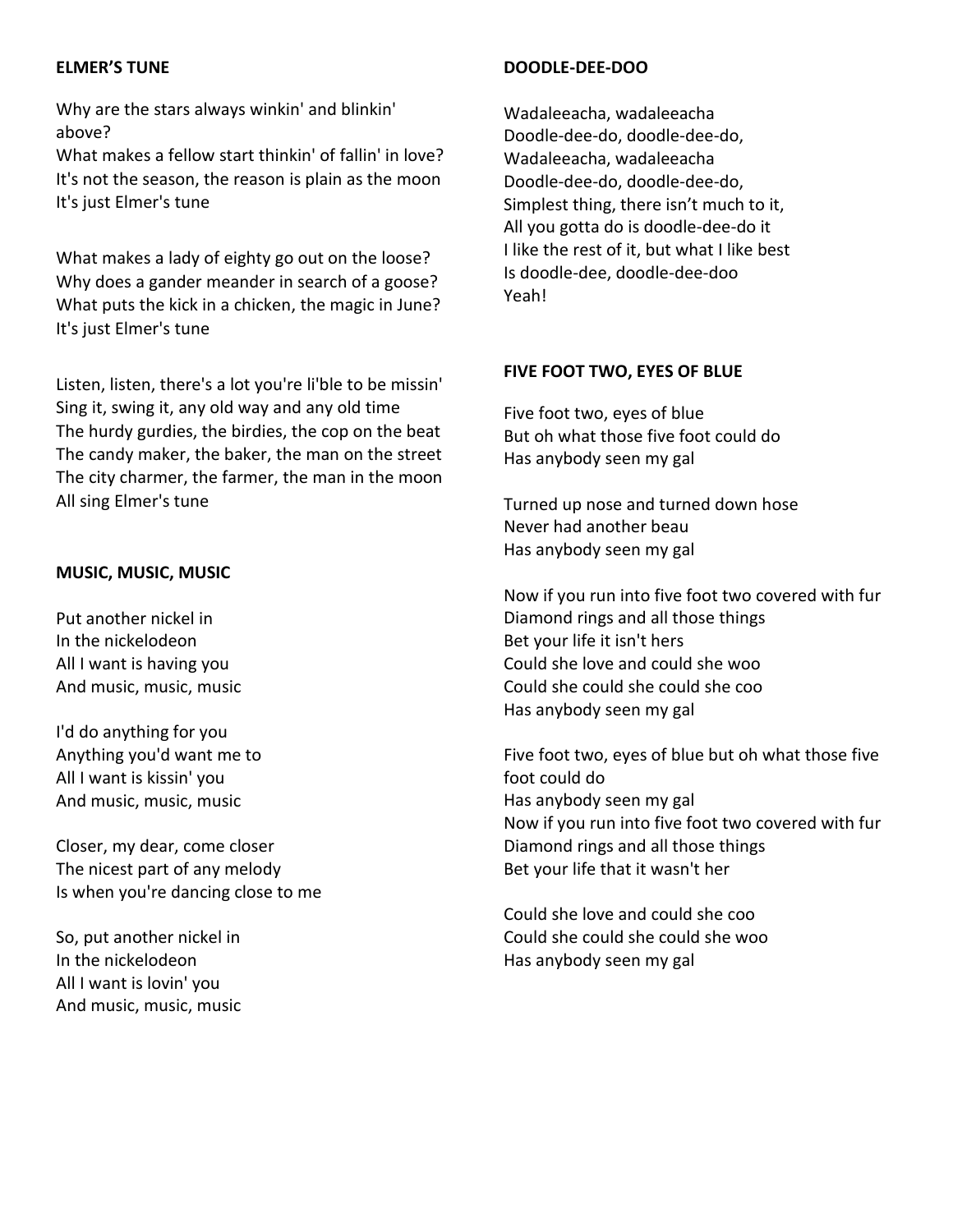## **DARKTOWN STRUTTERS BALL**

I'll be round to get you in a taxi, honey Pick you up 'bout half past eight Oh honey don't be late I want to be there when the band starts playin'

Remember when we get there, honey Two step, we're gonna have a ball I'm gonna dance out of my shoes When they play the Jelly Roll Blues Tomorrow night at the Darktown Strutter's Ball

I'll be down to get you in a taxi, honey Pick you up 'bout half past eight Oh honey don't be late I want to be there when the band starts playin'

Remember when we get there honey Two step, we're gonna have a ball I'm gonna dance out of my shoes When they play the Back Street Blues Tomorrow night at the Darktown Strutter's Tomorrow night at the Darktown Strutter's Tomorrow night at the Darktown Strutter's Ball

### **THE LAZY RIVER**

Up a lazy river by the old mill stream That lazy, hazy river where we both can dream Linger in the shade of an old oak tree Throw away your troubles, dream a dream with me

Up a lazy river where the robin's song Wakes up in the mornin', as we roll along Blue skies up above ...everyone's in love Up a lazy river, how happy we will be, now Up a lazy river with me

### **GONE FISHIN'**

Gone fishin' There's a sign upon your door Gone fishin' Mmm, you ain't workin' anymore Cows need milkin' in the barn But you just don't give a darn You just never seem to learn You ain't got no ambition

Gone fishin' Got your hound dog by your side Gone fishin' Fleas are bitin' at his hide, mmm

Folks won't find us now because Mister Satch and mister Cros We gone fishin' Instead of just a-wishin' Oh yeah!

#### **THAT LUCKY OLD SUN**

Up in the mornin' Out on the job Work like the devil for my pay But that lucky old sun got nothin' to do But roll around heaven all day.

Fuss with my woman, toil for my kids Sweat till I'm wrinkled and gray While that lucky old sun got nothin' to do But roll around heaven all day

Dear Lord above, can't you know I'm pining, tears all in my eyes Send down that cloud with a silver lining, lift me to Paradise

Show me that river, take me across Wash all my troubles away Like that lucky old sun, give me nothing to do But roll around heaven all day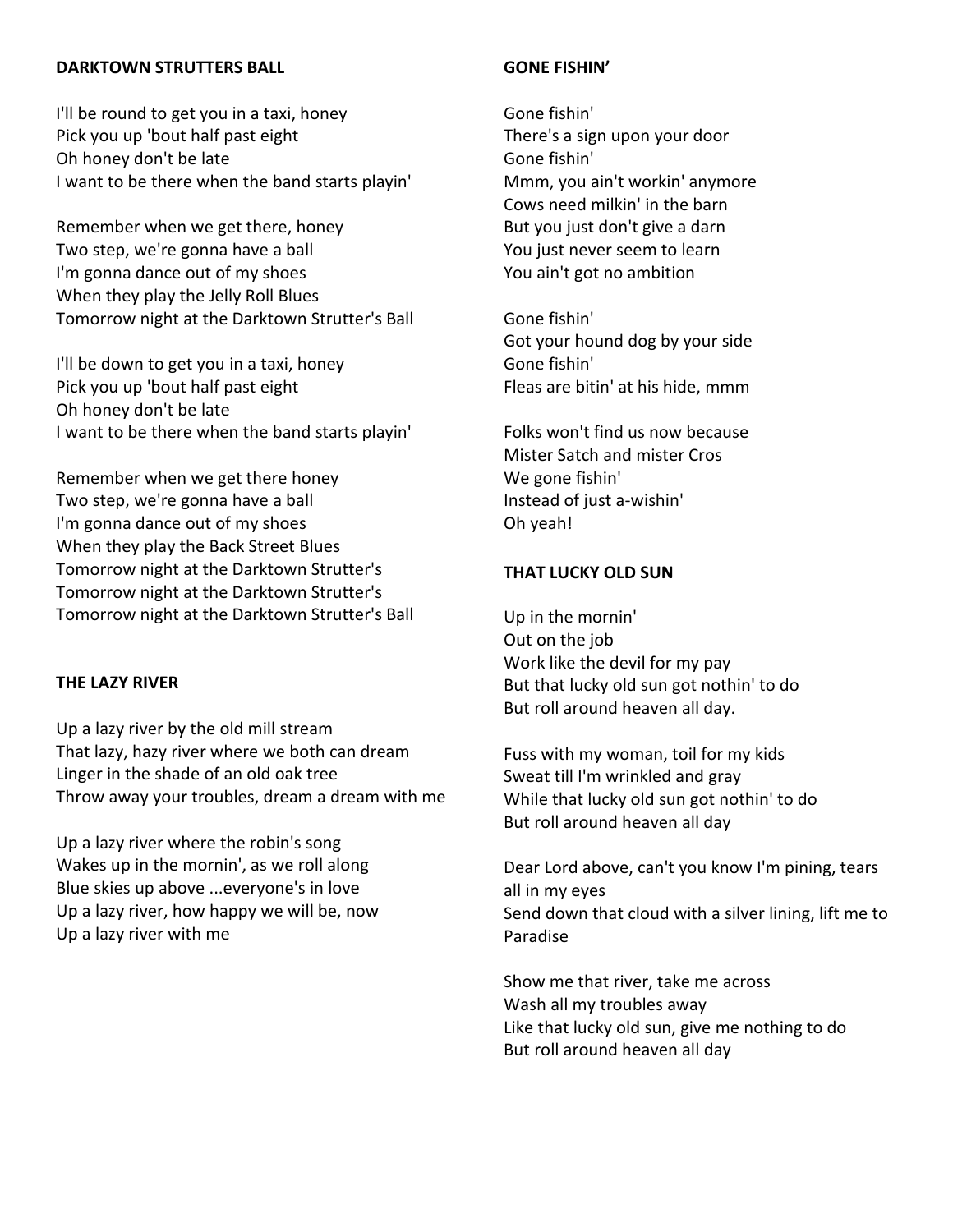# **TAKE ME OUT TO THE BALL GAME**

Take me out to the ball game Take me out with the crowd Buy me some peanuts and crackerjack I don't care if I never get back

Oh then root, root, root, for the home team If they don't win, it's a shame For it's one, two, three strikes you're out At the old ball game

#### **BY THE SEA**

**Chorus:** By the sea, by the sea, by the beautiful sea, You and I you and I, oh! How happy we'll be, When each wave comes a rolling in, We will duck or swim, and we'll float and fool around the water. Over and under, and then up for air, Pa is rich, Ma is rich, so now what do we care? I love to be beside your side, beside the sea, Beside the seaside, by the beautiful sea.

#### **GONNA TAKE A SENTIMENTAL JOURNEY**

Gonna take a sentimental journey Gonna set my heart at ease Gonna make a sentimental journey To renew old memories

Got my bag, got my reservation Spent each dime I could afford Like a child in wild anticipation I long to hear that all aboard

Seven, that's the time we leave, at seven I'll be waitin' up for heaven Countin' every mile of railroad track That takes me back

Never thought my heart could be so yearning Why did I decide to roam? I gotta take this sentimental journey Sentimental journey home

#### **RED SAILS IN THE SUNSET**

Red sails in the sunset Way out on the sea Oh, carry my loved one Home safely to me

She sailed at the dawning All day I've been blue Red sails in the sunset I'm trusting in you

Swift wings you must borrow Make straight for the shore We marry tomorrow And she goes sailing no more

Red sails in the sunset Way out on the sea Oh, carry my loved one Home safely to me

### **WHAT A FRIEND WE HAVE IN JESUS**

What a friend we have in Jesus All our sins and griefs to bear And what a privilege to carry Everything to God in prayer

Oh, what peace we often forfeit Oh, what needless pain we bear All because we do not carry Everything to God in prayer